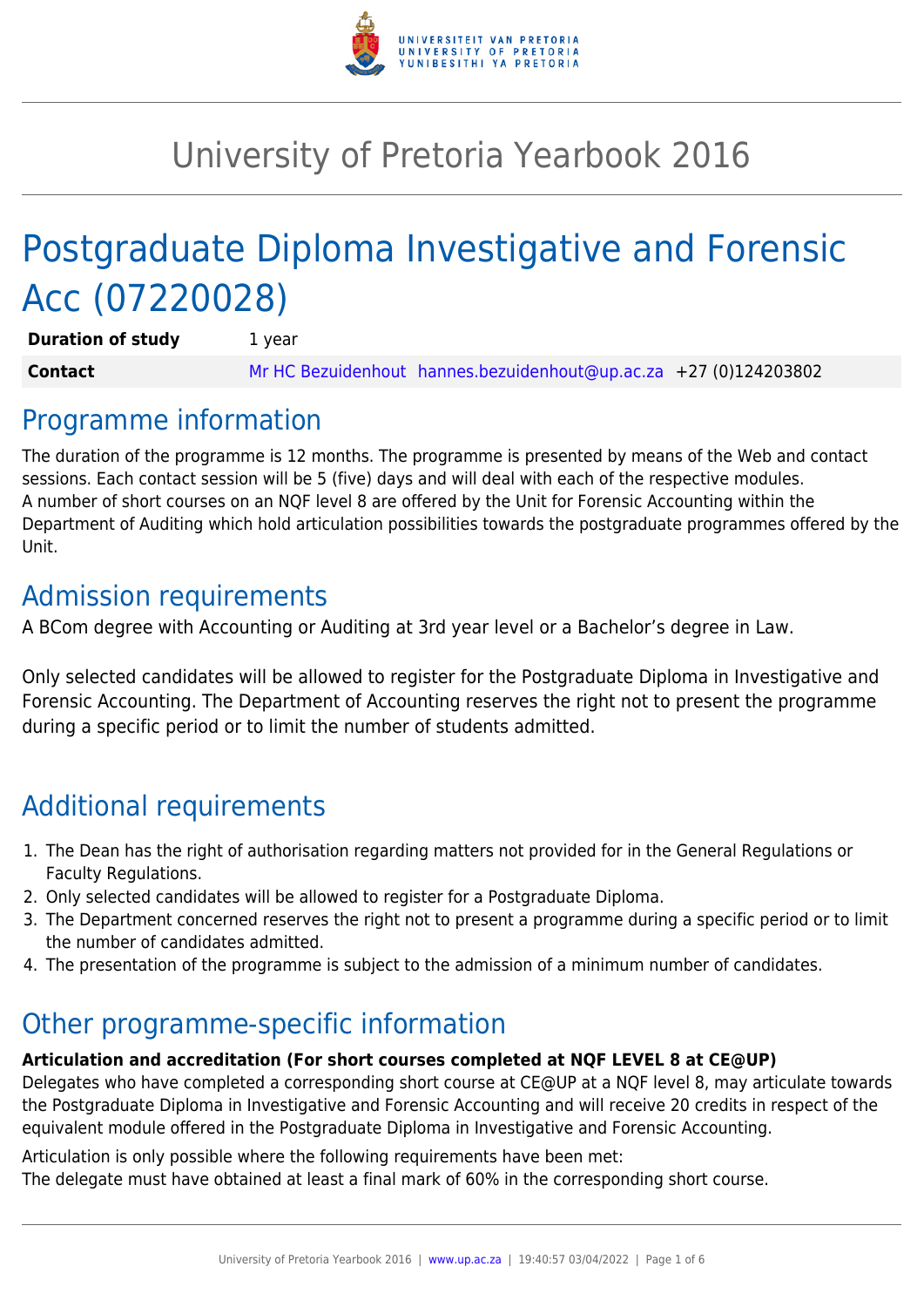

The delegate must have completed the corresponding short course within a period of 3 (three) years before date of enrolment for the Postgraduate Diploma in Investigative and Forensic Accounting.

**Please note**: For more information concerning the Postgraduate Diploma in Investigative and Forensic Accounting, please consult the departmental brochure available on request from Mrs Lynne van Tonder, tel: 012 420 3407, lynne.vantonder@up.ac.za.

Candidates who do not have an honours degree in the Financial Management Sciences, or an LLB degree, but who successfully complete this programme, will be considered for admission to the MPhil in Accounting Sciences with an option in Fraud Risk Management. Such applicants must, however, meet the other criteria for admission to the MPhil degree programme.

## Examinations and pass requirements

(i) A total of six assignments (one in each of the three compulsory modules and one in each of the three elective modules) are submitted during the duration of the programme. The assignment will contribute 40% of the final mark for each module.

(ii) Six examinations (in each of the three compulsory modules and in each of the three elective modules) are written. The examination will contribute 60% of the final mark for the module. A subminimum of 40% must be obtained in each examination. A minimum of 50% should be obtained in each of the six modules to pass. (iii) Participants must complete all modules within two (2) years of the date of registration for the said Postgraduate Diploma.

In calculating marks, General Regulation G12.2 applies.

Subject to the provisions of General Regulation G.26, a head of a department determines, in consultation with the Dean

- when the examinations for the Postgraduate Diploma in his/her department will take place, provided that:
- i. examinations for the Postgraduate Diploma which do not take place before the end of the academic year, must take place no later than 18 January of the following year, and all examination results must be submitted to the Student Administration by 25 January; and
- ii. examinations for the Postgraduate Diploma which do not take place before the end of the first semester, may take place no later than 15 July, and all examination results must be submitted to the Student Administration on or before 18 July.
- whether a candidate will be admitted to a supplementary examination, provided that a supplementary examination is granted, only once in a maximum of two prescribed semester modules or once in one year module;
- supplementary examinations (if granted) cover the same subject matter as was the case for the examinations; **NB**: For the purpose of this provision, the phrase "not sit for an examination more than twice in the same subject" as it appears in General Regulation G.18.2, implies that a candidate may not be admitted to an examination in a module, including a supplementary examination, more than three times.
- the manner in which research reports are prepared and examined in his department. **NB**: Full details are published in each department's postgraduate information brochure, which is available from the head of department concerned. The minimum pass mark for a research report is 50%. The provisions regarding pass requirements for dissertations contained in General Regulation G.12.2 apply mutatis mutandis to research reports.

Subject to the provisions of General Regulation G.12.2.1.3, the subminimum required in subdivisions of modules is published in the study guides, which are available from the head of department concerned.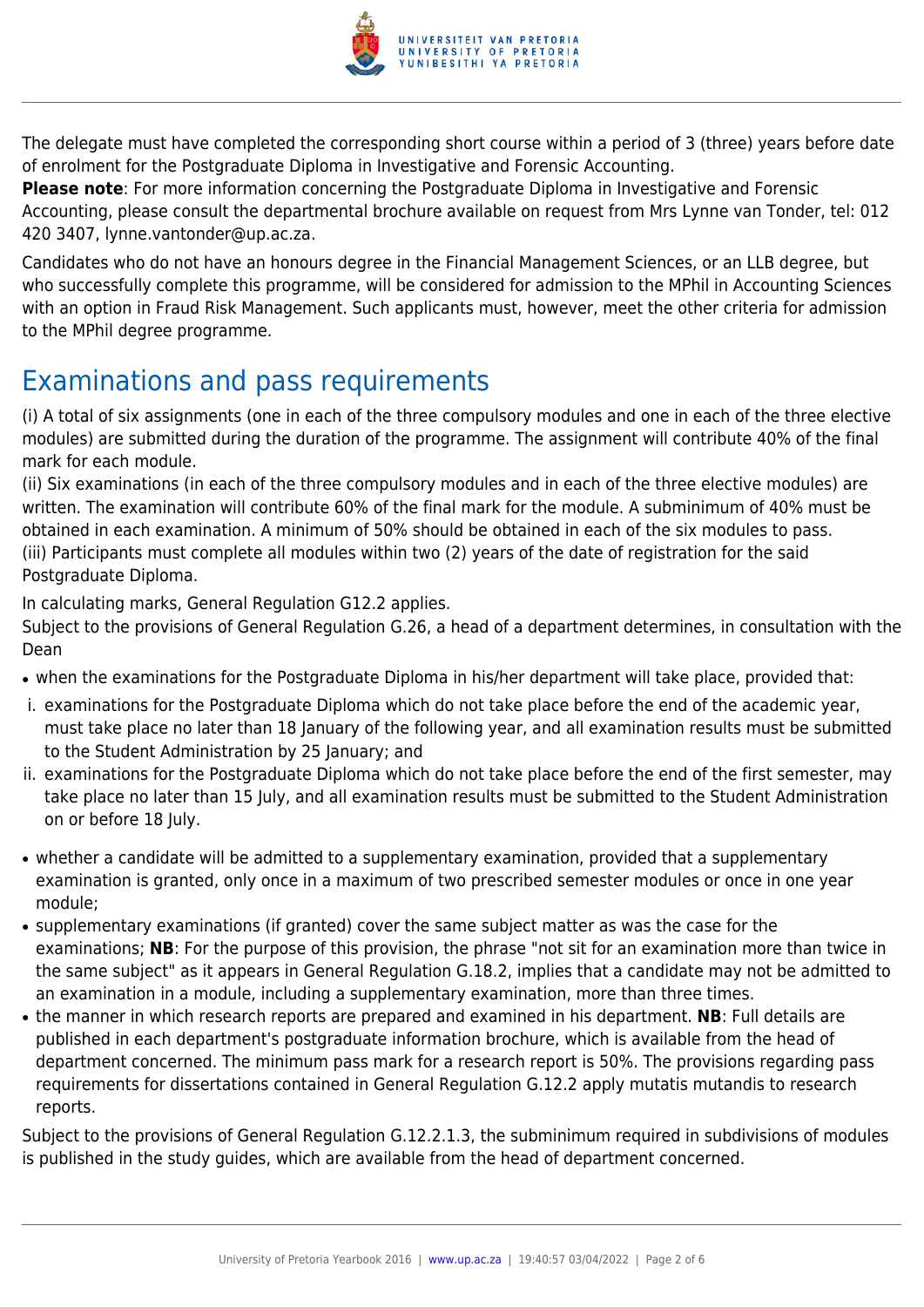

## Curriculum: Final year

**Minimum credits: 120**

## **Core modules**

## **Economic crime schemes 701 (FRA 701)**

| <b>Module credits</b>         | 20.00                |
|-------------------------------|----------------------|
| <b>Prerequisites</b>          | No prerequisites.    |
| <b>Contact time</b>           | 1.5 days of lectures |
| <b>Language of tuition</b>    | English              |
| <b>Academic organisation</b>  | Auditing             |
| <b>Period of presentation</b> | Semester 1           |
|                               |                      |

### **Module content**

This module aims to provide the fraud examiner with sufficient knowledge to detect and investigate a number of common financial fraud schemes.

## **Fraud risk management 702 (FRA 702)**

| <b>Module credits</b>         | 20.00                |
|-------------------------------|----------------------|
| <b>Prerequisites</b>          | No prerequisites.    |
| <b>Contact time</b>           | 1.5 days of lectures |
| <b>Language of tuition</b>    | English              |
| <b>Academic organisation</b>  | Auditing             |
| <b>Period of presentation</b> | Semester 1           |

## **Module content**

This module deals with the managing of the fraud risk by preventing and deterring fraud and corruption, rather than having to deal with the costly consequences thereof.

## **Investigation of financial crime 703 (FRA 703)**

| <b>Module credits</b>         | 20.00                |
|-------------------------------|----------------------|
| <b>Prerequisites</b>          | No prerequisites.    |
| <b>Contact time</b>           | 1.5 days of lectures |
| <b>Language of tuition</b>    | English              |
| <b>Academic organisation</b>  | Auditing             |
| <b>Period of presentation</b> | Semester 2           |

### **Module content**

This module will focus on investigation methodologies and techniques which a fraud investigator can use in the investigation of fraud and corruption.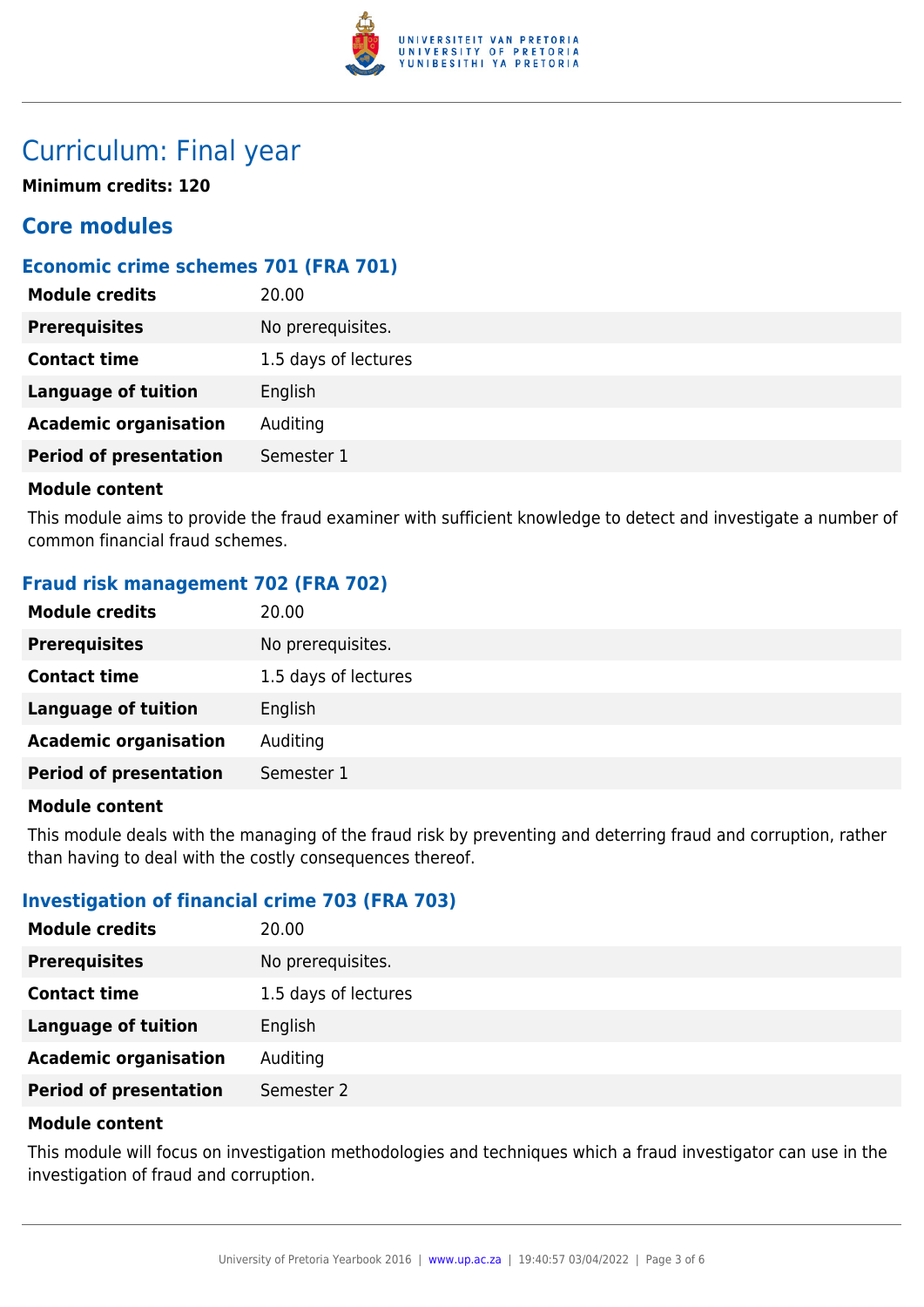

## **Elective modules**

## **Law for commercial forensic practitioners 704 (FRA 704)**

| <b>Module credits</b>         | 20.00                |
|-------------------------------|----------------------|
| <b>Prerequisites</b>          | No prerequisites.    |
| <b>Contact time</b>           | 1.5 days of lectures |
| <b>Language of tuition</b>    | English              |
| <b>Academic organisation</b>  | Auditing             |
| <b>Period of presentation</b> | Semester 2           |

### **Module content**

This module aims to equip the fraud investigator with a sound knowledge of the legal aspects relating to his or her conduct. The module will also deal with the legal tools available in an investigation, how the fraud investigator could ensure that evidence will be admissible in subsequent proceedings, as well as the relevant legislation.

## **Money laundering detection and investigation 705 (FRA 705)**

| <b>Module credits</b>         | 20.00                    |
|-------------------------------|--------------------------|
| <b>Prerequisites</b>          | No prerequisites.        |
| <b>Contact time</b>           | 1.5 days of lectures     |
| <b>Language of tuition</b>    | English                  |
| <b>Academic organisation</b>  | Auditing                 |
| <b>Period of presentation</b> | Semester 1 or Semester 2 |
| <b>Module content</b>         |                          |

This module deals with the development of money laundering detection and investigation skills.

## **Investigation of civil disputes 706 (FRA 706)**

| 20.00                |
|----------------------|
| No prerequisites.    |
| 1.5 days of lectures |
| English              |
| Auditing             |
| Semester 1           |
|                      |

### **Module content**

This module deals with the role of the expert in the assessment of damage and the remedies available to the victim in this regard. The module will also address issues such as when a person will be considered as an expert and the expert's duties to the client and the court in this regard.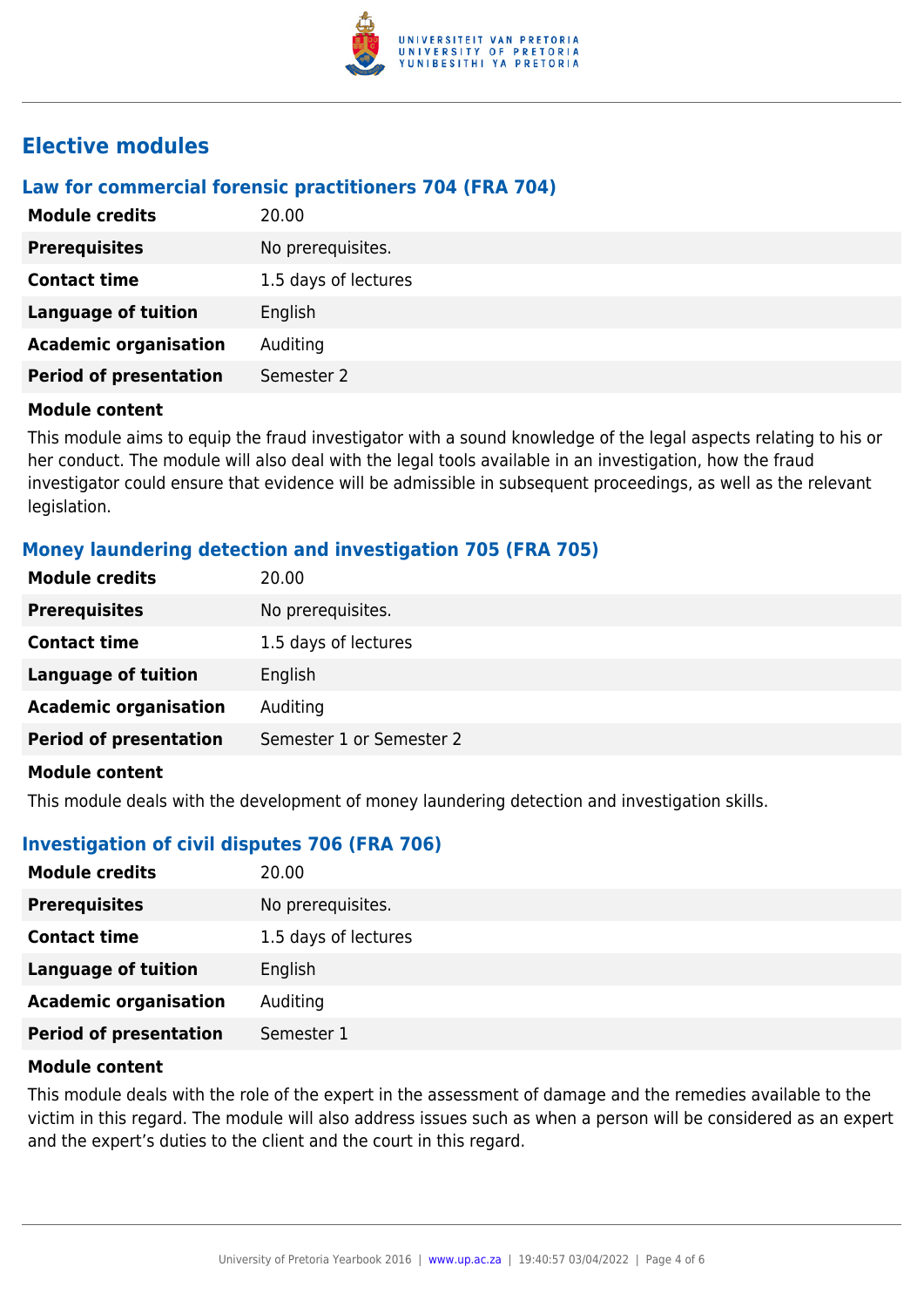

## **Investigation and management of cyber and electronic crime 707 (FRA 707)**

| <b>Module credits</b>         | 20.00                    |
|-------------------------------|--------------------------|
| Language of tuition           | English                  |
| <b>Academic organisation</b>  | Auditing                 |
| <b>Period of presentation</b> | Semester 1 or Semester 2 |

#### **Module content**

This module will address the legal and practical issues affecting the investigation and management of irregular on-line and computer-related conduct.

## **Interviewing skills for fraud examiners and auditors 708 (FRA 708)**

| <b>Module credits</b>         | 20.00                    |
|-------------------------------|--------------------------|
| <b>Language of tuition</b>    | English                  |
| <b>Academic organisation</b>  | Auditing                 |
| <b>Period of presentation</b> | Semester 1 or Semester 2 |
|                               |                          |

### **Module content**

This module will deal with the crucial skill of interviewing for fraud examiners and auditors and subsequent successful report-writing which will be complemented with a legal perspective in that regard.

## **Prevention and detection of corruption and procurement fraud 709 (FRA 709)**

| <b>Module credits</b>         | 20.00                    |
|-------------------------------|--------------------------|
| Language of tuition           | English                  |
| <b>Academic organisation</b>  | Auditing                 |
| <b>Period of presentation</b> | Semester 1 or Semester 2 |
|                               |                          |

### **Module content**

This module deals with the available techniques to prevent and detect corruption and procurement fraud and the management of this concern in the private and public sector.

## **Basic financial investigation 710 (FRA 710)**

| <b>Module credits</b>         | 20.00                    |
|-------------------------------|--------------------------|
| Language of tuition           | English                  |
| <b>Academic organisation</b>  | Auditing                 |
| <b>Period of presentation</b> | Semester 1 or Semester 2 |

### **Module content**

The module deals with the use of financial information, in its various forms, to conduct a successful criminal or disciplinary investigation.